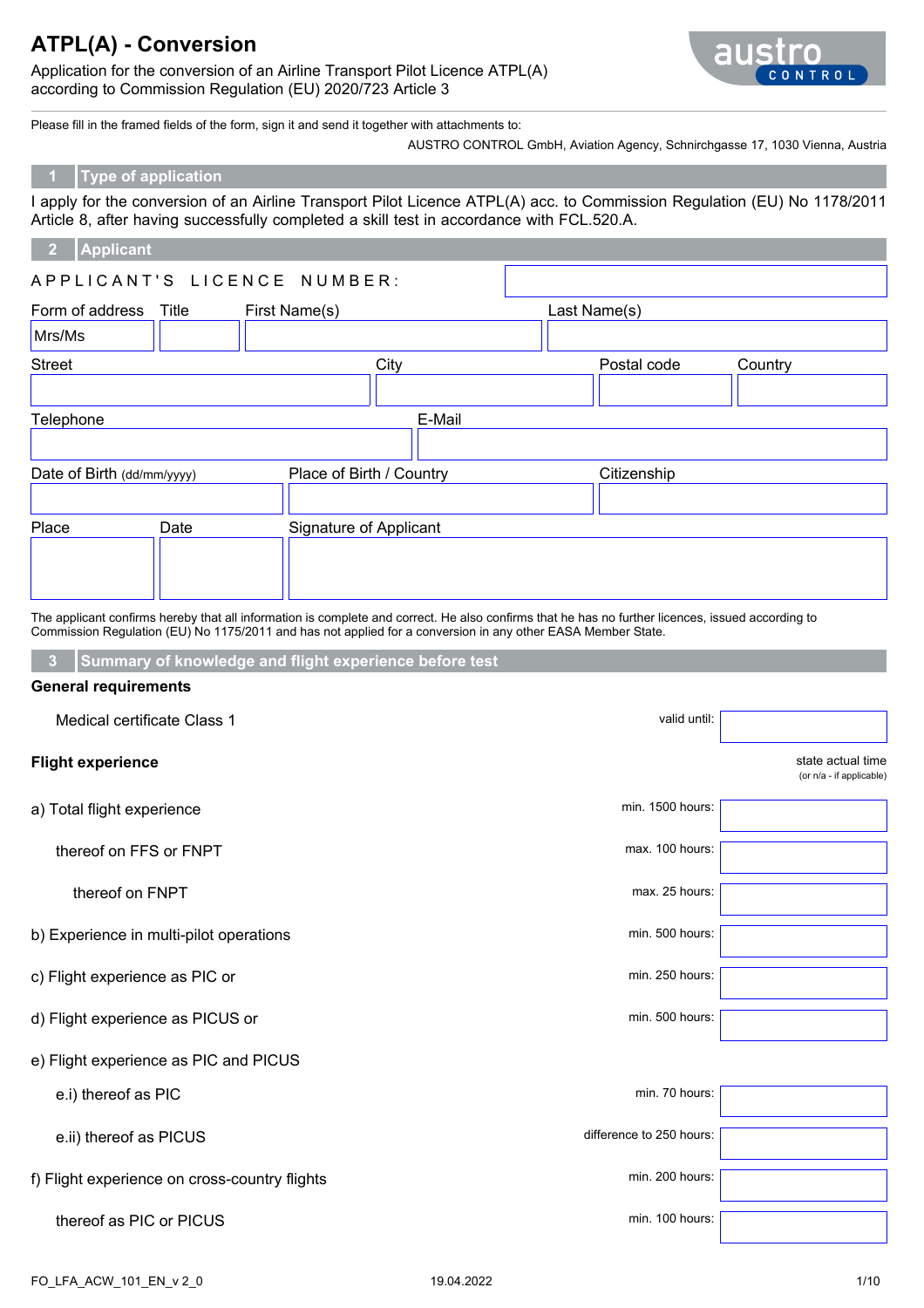Application for the conversion of an Airline Transport Pilot Licence ATPL(A) according to Commission Regulation (EU) 2020/723 Article 3



|                                                                                          |                 | state actual time<br>(or n/a - if applicable) |
|------------------------------------------------------------------------------------------|-----------------|-----------------------------------------------|
| g) Instrument time                                                                       | min. 75 hours:  |                                               |
| thereof instrument ground time                                                           | max. 30 hours:  |                                               |
| h) Night flight time as PIC or co-pilot                                                  | min. 100 hours: |                                               |
| i) Flight experience as pilot in that type to be accepted<br>(according to Annex III C.) | min. 500 hours: |                                               |
|                                                                                          |                 |                                               |

|                                                                                            |                                                                                                                        | $\mid$ 4 Confirmation of the successfully passed ATPL(A) theoretical examination (to be filled out by the competent authority) |  |  |  |  |  |  |  |  |
|--------------------------------------------------------------------------------------------|------------------------------------------------------------------------------------------------------------------------|--------------------------------------------------------------------------------------------------------------------------------|--|--|--|--|--|--|--|--|
| Name and signature of the responsible official<br>Date and seal of the competent authority |                                                                                                                        |                                                                                                                                |  |  |  |  |  |  |  |  |
|                                                                                            |                                                                                                                        |                                                                                                                                |  |  |  |  |  |  |  |  |
|                                                                                            |                                                                                                                        |                                                                                                                                |  |  |  |  |  |  |  |  |
|                                                                                            |                                                                                                                        |                                                                                                                                |  |  |  |  |  |  |  |  |
|                                                                                            | <b>5</b> Attachments (Please attach, if not specified differently, copies of the listed documents to the application), |                                                                                                                                |  |  |  |  |  |  |  |  |

- foreign licence
- foreign medical certificate
- verification letter
- medical certificate Class 1
- all pilot logbooks (original)
- 1 passport picture (original)
- acceptance of radio telephony (R/T) privileges
- Language proficiency application for a language proficiency endorsment (see form no. 313)
- Application for the designation of a flight examiner for the conduct of the ATPL(A) skill test

| 6.                           |                              | Conduct of the ATPL(A) skill test as PIC of a multi-pilot aeroplane |                        |                      |
|------------------------------|------------------------------|---------------------------------------------------------------------|------------------------|----------------------|
| Applicant                    | <b>First Name</b>            | Last Name                                                           | Licence Number         |                      |
|                              |                              |                                                                     |                        |                      |
| Examiner                     | <b>First Name</b>            | Last Name                                                           | <b>Examiner Number</b> | Seat occupied        |
|                              |                              |                                                                     |                        |                      |
| <b>FSTD</b><br>if applicable | Class/Type/Variant           | <b>FSTD-ID</b>                                                      | FSTD Operator/Location |                      |
|                              |                              |                                                                     |                        |                      |
|                              | no FSTD accessable/available | <b>Examiner Initials</b>                                            |                        |                      |
| Aircraft                     | Class/Type/Variant           | Registration                                                        |                        |                      |
|                              |                              |                                                                     |                        |                      |
| Flight                       | Date of Test                 | Time on Controls                                                    | # Landings             | # Approaches         |
| details                      |                              |                                                                     |                        |                      |
| Leg $#1$                     | Block-off<br>Departure       | Leg $#2$<br>Destination Block-on<br>(if applicable)                 | Block-off<br>Departure | Destination Block-on |
|                              |                              |                                                                     |                        |                      |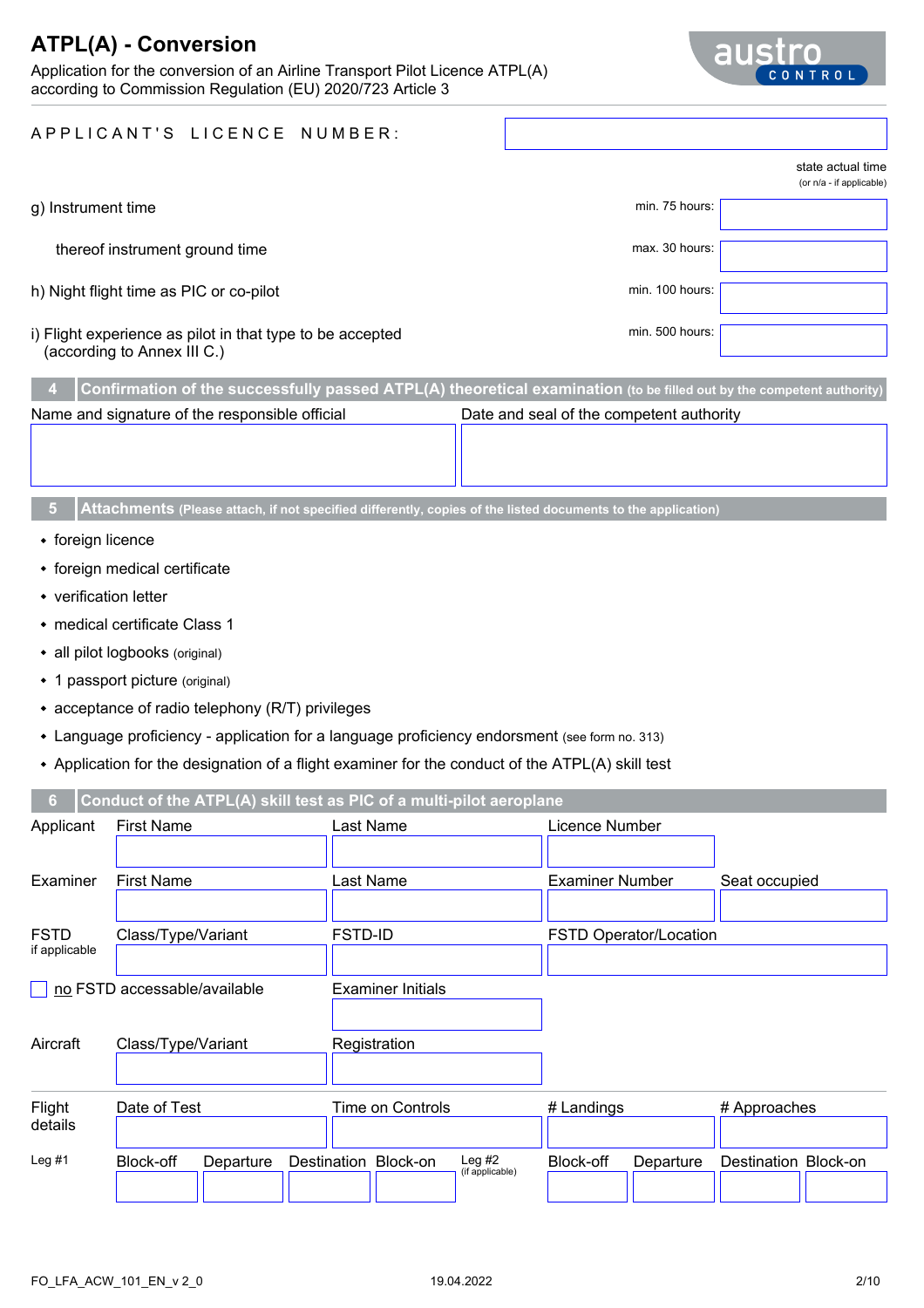Application for the conversion of an Airline Transport Pilot Licence ATPL(A) according to Commission Regulation (EU) 2020/723 Article 3



#### **7 Skill test report**

Note: According to Commission Regulation (EU) No 1178/2011 Annex I (Part-FCL) FCL.520.A the ATPL(A) skill test shall be passed as PIC of a multi-pilot aeroplane under IFR, and the ability to perform the relevant procedures and manoeuvres with the competency appropriate to the privileges granted shall be demonstrated.

|          | Multi-pilot aeroplanes and<br>single-pilot high performance<br>complex aeroplanes                                                                                                                                                                                                                                                                                                                                                                                              |                 |                 | <b>Practical Training</b>                     | ATPL/MPL/Type Rating<br>Skill Test or<br>Proficiency Check |                                                   |                       |                                                    |
|----------|--------------------------------------------------------------------------------------------------------------------------------------------------------------------------------------------------------------------------------------------------------------------------------------------------------------------------------------------------------------------------------------------------------------------------------------------------------------------------------|-----------------|-----------------|-----------------------------------------------|------------------------------------------------------------|---------------------------------------------------|-----------------------|----------------------------------------------------|
|          | Manoeuvres/Procedures                                                                                                                                                                                                                                                                                                                                                                                                                                                          | <b>OTD</b>      | <b>FTD</b>      | Practical training performed in<br><b>FFS</b> | Α                                                          | Instructor initials<br>when training<br>completed | Chkd in<br><b>FFS</b> | <b>Examiner initials</b><br>when test<br>completed |
|          | <b>SECTION 1 - FLIGHT PREPARATION</b>                                                                                                                                                                                                                                                                                                                                                                                                                                          |                 |                 |                                               |                                                            |                                                   | A                     |                                                    |
| 1.1      | Performance calculation                                                                                                                                                                                                                                                                                                                                                                                                                                                        | P               |                 |                                               |                                                            |                                                   |                       |                                                    |
| 1.2      |                                                                                                                                                                                                                                                                                                                                                                                                                                                                                |                 |                 |                                               |                                                            |                                                   |                       |                                                    |
|          | Aeroplane external visual<br>inspection; location of each<br>item and purpose of inspection                                                                                                                                                                                                                                                                                                                                                                                    | P#              |                 |                                               | P                                                          |                                                   |                       |                                                    |
| 1.3      | Cockpit inspection                                                                                                                                                                                                                                                                                                                                                                                                                                                             |                 | $P \rightarrow$ | $\rightarrow$                                 | $\rightarrow$                                              |                                                   |                       |                                                    |
| 1.4      | Use of checklist prior to starting<br>engines, starting procedures,<br>radio and navigation equipment<br>check, selection and setting of<br>navigation and communication<br>frequencies                                                                                                                                                                                                                                                                                        | $P \rightarrow$ | $\rightarrow$   |                                               | $\rightarrow$                                              |                                                   | M                     |                                                    |
| 1.5      | Taxiing in compliance with<br>air traffic control or instructions<br>of instructor                                                                                                                                                                                                                                                                                                                                                                                             |                 |                 | $P \rightarrow$                               | $\rightarrow$                                              |                                                   |                       |                                                    |
| 1.6      | Before take-off checks                                                                                                                                                                                                                                                                                                                                                                                                                                                         |                 | $P \rightarrow$ |                                               | $\rightarrow$                                              |                                                   | M                     |                                                    |
|          | <b>SECTION 2 - TAKE-OFFS</b>                                                                                                                                                                                                                                                                                                                                                                                                                                                   |                 |                 |                                               |                                                            |                                                   |                       |                                                    |
| 2.1      | Normal take-offs with different<br>flap settings, including expedited<br>take-off                                                                                                                                                                                                                                                                                                                                                                                              |                 |                 | $P \rightarrow$                               | $\rightarrow$                                              |                                                   |                       |                                                    |
| $2.2*$   | Instrument take-off; transition<br>to instrument flight is required<br>during rotation or immediately<br>after becoming airborne                                                                                                                                                                                                                                                                                                                                               |                 |                 | $P \rightarrow$                               | $\rightarrow$                                              |                                                   |                       |                                                    |
| 2.3      | Crosswind take-off                                                                                                                                                                                                                                                                                                                                                                                                                                                             |                 |                 | $P \rightarrow$                               | $\longrightarrow$                                          |                                                   |                       |                                                    |
| 2.4      | Take-off at maximum take-off<br>mass (actual or simulated<br>maximum take-off mass)                                                                                                                                                                                                                                                                                                                                                                                            |                 |                 | $P \rightarrow$                               | $\rightarrow$                                              |                                                   |                       |                                                    |
| 2.5      | Take-offs with simulated<br>engine failure:                                                                                                                                                                                                                                                                                                                                                                                                                                    |                 |                 |                                               |                                                            |                                                   |                       |                                                    |
| $2.5.1*$ | shortly after reaching V2<br>(In aeroplanes which are<br>not certificated as transport<br>category or commuter category<br>aeroplanes, the engine failure<br>shall not be simulated until<br>reaching a minimum height<br>of 500 ft above runway end.<br>In aeroplanes having the<br>same performance as a<br>transport category aeroplane<br>regarding take-off mass and<br>density altitude, the instructor<br>may simulate the engine failure<br>shortly after reaching V2) |                 |                 | $P \rightarrow$                               |                                                            |                                                   |                       |                                                    |
| $2.5.2*$ | between V1 and V2                                                                                                                                                                                                                                                                                                                                                                                                                                                              |                 |                 | P                                             | X                                                          |                                                   | M<br>FFS only         |                                                    |
| 2.6      | Rejected take-off at a reasonable<br>speed before reaching V1                                                                                                                                                                                                                                                                                                                                                                                                                  |                 |                 | $P \rightarrow$                               | $\rightarrow$ X                                            |                                                   | M                     |                                                    |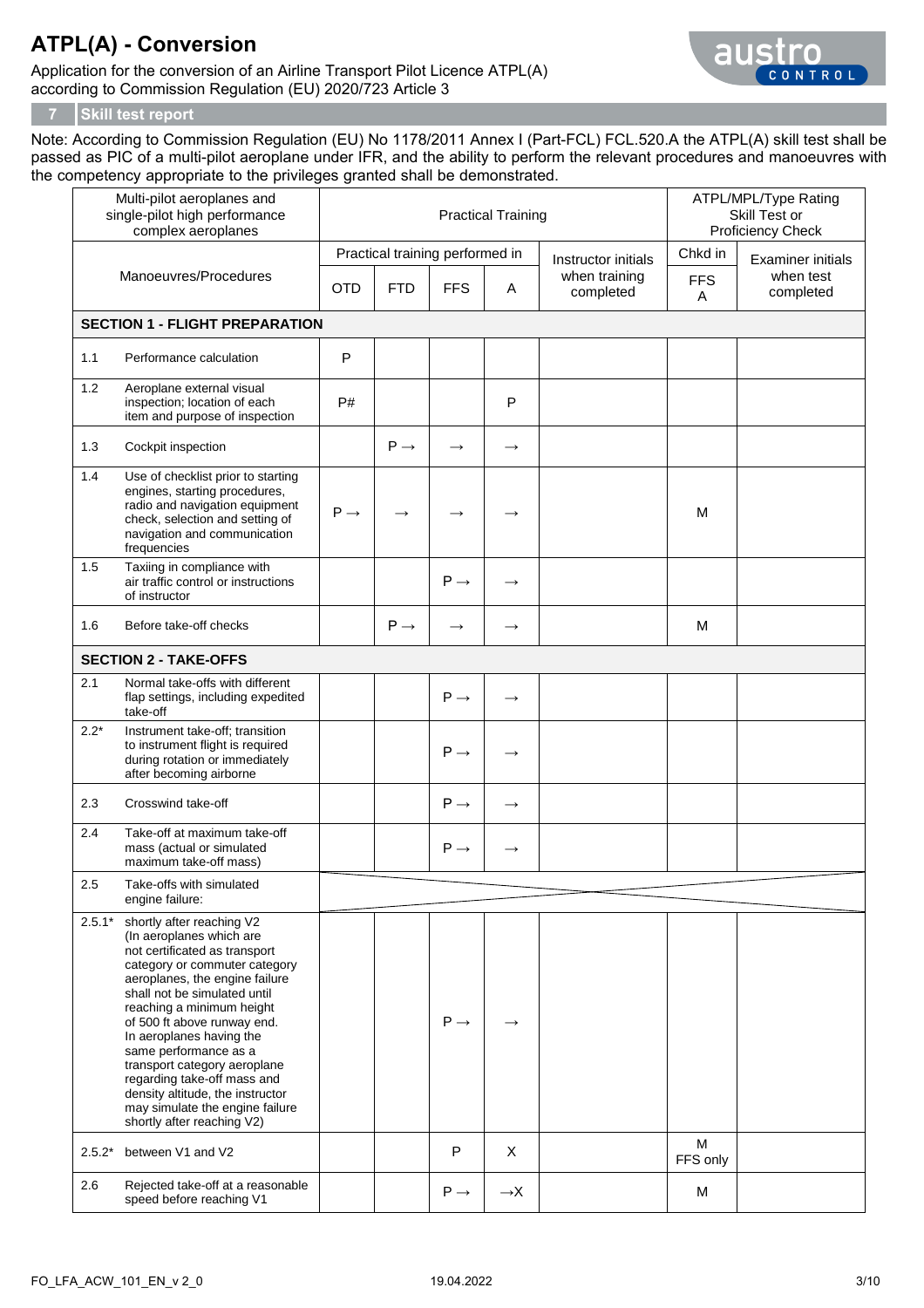Application for the conversion of an Airline Transport Pilot Licence ATPL(A) according to Commission Regulation (EU) 2020/723 Article 3



| Multi-pilot aeroplanes and<br>single-pilot high performance<br>complex aeroplanes |                                                                                                                                                               |                 |                 | <b>Practical Training</b>                     |                                                                              | ATPL/MPL/Type Rating<br>Skill Test or<br>Proficiency Check |                            |                                                                                             |
|-----------------------------------------------------------------------------------|---------------------------------------------------------------------------------------------------------------------------------------------------------------|-----------------|-----------------|-----------------------------------------------|------------------------------------------------------------------------------|------------------------------------------------------------|----------------------------|---------------------------------------------------------------------------------------------|
|                                                                                   | Manoeuvres/Procedures                                                                                                                                         | <b>OTD</b>      | <b>FTD</b>      | Practical training performed in<br><b>FFS</b> | Α                                                                            | Instructor initials<br>when training<br>completed          | Chkd in<br><b>FFS</b><br>A | <b>Examiner initials</b><br>when test<br>completed                                          |
|                                                                                   | <b>SECTION 3 - FLIGHT MANOEUVRES AND PROCEDURES</b>                                                                                                           |                 |                 |                                               |                                                                              |                                                            |                            |                                                                                             |
| 3.1                                                                               | Turns with and without spoilers                                                                                                                               |                 |                 | $P \rightarrow$                               | $\rightarrow$                                                                |                                                            |                            |                                                                                             |
| 3.2                                                                               | Tuck under and Mach buffets<br>after reaching the critical Mach<br>number, and other specific flight<br>characteristics of the aeroplane<br>(e.g. Dutch Roll) |                 |                 | $P \rightarrow$                               | $\rightarrow$ X<br>An aircraft<br>may not<br>be used<br>for this<br>exercise |                                                            |                            |                                                                                             |
| 3.3                                                                               | Normal operation of systems<br>and controls engineer's panel                                                                                                  | $P \rightarrow$ | $\rightarrow$   |                                               | $\rightarrow$                                                                |                                                            |                            |                                                                                             |
| 3.4                                                                               | Normal and abnormal operations<br>of following systems:                                                                                                       |                 |                 |                                               |                                                                              |                                                            | M                          | A mandatory minimum<br>of 3 abnormal shall be<br>selected from 3.4.0 to<br>3.4.14 inclusive |
| 3.4.0                                                                             | Engine (if necessary propeller)                                                                                                                               | $P \rightarrow$ | $\rightarrow$   | $\rightarrow$                                 | $\rightarrow$                                                                |                                                            |                            |                                                                                             |
| 3.4.1                                                                             | Pressurisation and<br>air conditioning                                                                                                                        | $P \rightarrow$ | $\rightarrow$   | $\rightarrow$                                 | $\rightarrow$                                                                |                                                            |                            |                                                                                             |
| 3.4.2                                                                             | Pitot/static system                                                                                                                                           | $P \rightarrow$ | $\rightarrow$   | $\rightarrow$                                 | $\rightarrow$                                                                |                                                            |                            |                                                                                             |
| 3.4.3                                                                             | Fuel system                                                                                                                                                   | $P \rightarrow$ | $\rightarrow$   | $\rightarrow$                                 | $\rightarrow$                                                                |                                                            |                            |                                                                                             |
| 3.4.4                                                                             | Electrical system                                                                                                                                             | $P \rightarrow$ | $\rightarrow$   | $\rightarrow$                                 | $\rightarrow$                                                                |                                                            |                            |                                                                                             |
| 3.4.5                                                                             | Hydraulic system                                                                                                                                              | $P \rightarrow$ | $\rightarrow$   |                                               | $\rightarrow$                                                                |                                                            |                            |                                                                                             |
| 3.4.6                                                                             | Flight control and Trimsystem                                                                                                                                 | $P \rightarrow$ | $\rightarrow$   |                                               | $\rightarrow$                                                                |                                                            |                            |                                                                                             |
| 3.4.7                                                                             | Anti-icing/de-icing system,<br>Glare shield heating                                                                                                           | $P \rightarrow$ | $\rightarrow$   |                                               | $\longrightarrow$                                                            |                                                            |                            |                                                                                             |
| 3.4.8                                                                             | Autopilot/Flight director                                                                                                                                     | $P \rightarrow$ | $\rightarrow$   |                                               | $\rightarrow$                                                                |                                                            | M<br>Single-Pilot<br>only  |                                                                                             |
| 3.4.9                                                                             | Stall warning devices or stall<br>avoidance devices, and stability<br>augmentation devices                                                                    | $P \rightarrow$ | $\rightarrow$   |                                               | $\rightarrow$                                                                |                                                            |                            |                                                                                             |
|                                                                                   | 3.4.10 Ground proximity warning<br>system, weather radar,<br>radio altimeter, transponder                                                                     |                 | $P \rightarrow$ |                                               | $\rightarrow$                                                                |                                                            |                            |                                                                                             |
|                                                                                   | 3.4.11 Radios, navigation equipment,<br>instruments, flight management<br>system                                                                              | $P \rightarrow$ | $\rightarrow$   |                                               | $\rightarrow$                                                                |                                                            |                            |                                                                                             |
|                                                                                   | 3.4.12 Landing gear and brake                                                                                                                                 | $P \rightarrow$ | $\rightarrow$   | $\rightarrow$                                 | $\rightarrow$                                                                |                                                            |                            |                                                                                             |
|                                                                                   | 3.4.13 Slat and flap system                                                                                                                                   | $P \rightarrow$ | $\rightarrow$   | $\rightarrow$                                 | $\rightarrow$                                                                |                                                            |                            |                                                                                             |
|                                                                                   | 3.4.14 Auxiliary power unit                                                                                                                                   | $P \rightarrow$ | $\rightarrow$   |                                               | $\rightarrow$                                                                |                                                            |                            |                                                                                             |
| 3.6                                                                               | Abnormal and emergency<br>procedures:                                                                                                                         |                 |                 |                                               |                                                                              |                                                            | M                          | A mandatory min. of 3<br>items shall be selected<br>from 3.6.1 to 3.6.9 incl.               |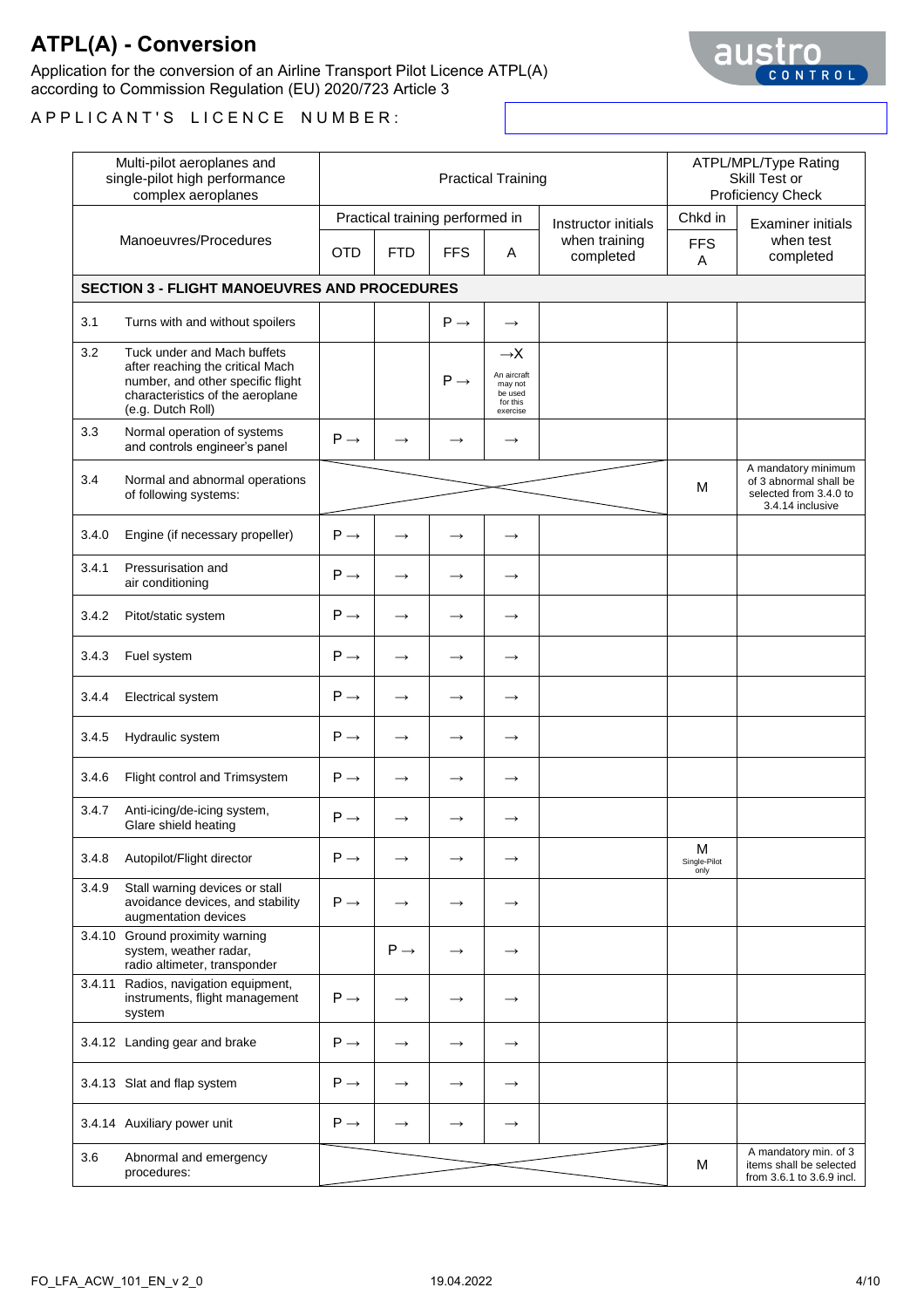Application for the conversion of an Airline Transport Pilot Licence ATPL(A) according to Commission Regulation (EU) 2020/723 Article 3



|          | Multi-pilot aeroplanes and<br>single-pilot high performance<br>complex aeroplanes                                                                                                                                                                                                               |                 |                 | <b>Practical Training</b>       |                                   | ATPL/MPL/Type Rating<br>Skill Test or<br>Proficiency Check |                        |                          |
|----------|-------------------------------------------------------------------------------------------------------------------------------------------------------------------------------------------------------------------------------------------------------------------------------------------------|-----------------|-----------------|---------------------------------|-----------------------------------|------------------------------------------------------------|------------------------|--------------------------|
|          |                                                                                                                                                                                                                                                                                                 |                 |                 | Practical training performed in |                                   | Instructor initials                                        | Chkd in                | <b>Examiner initials</b> |
|          | Manoeuvres/Procedures                                                                                                                                                                                                                                                                           | <b>OTD</b>      | <b>FTD</b>      | <b>FFS</b>                      | A                                 | when training<br>completed                                 | <b>FFS</b><br>A        | when test<br>completed   |
| 3.6.1    | Fire drills, e.g. engine, APU,<br>cabin, cargo compartment,<br>flight deck, wing and electrical<br>fires including evacuation                                                                                                                                                                   |                 | $P \rightarrow$ |                                 | $\rightarrow$                     |                                                            |                        |                          |
| 3.6.2    | Smoke control and removal                                                                                                                                                                                                                                                                       |                 | $P \rightarrow$ | $\rightarrow$                   | $\longrightarrow$                 |                                                            |                        |                          |
| 3.6.3    | Engine failures, shutdown<br>and restart at a safe height                                                                                                                                                                                                                                       |                 | $P \rightarrow$ | $\rightarrow$                   | $\rightarrow$                     |                                                            |                        |                          |
| 3.6.4    | Fuel dumping (simulated)                                                                                                                                                                                                                                                                        |                 | $P \rightarrow$ | $\rightarrow$                   | $\longrightarrow$                 |                                                            |                        |                          |
| 3.6.5    | Wind shear at take-off/landing                                                                                                                                                                                                                                                                  |                 |                 | P                               | X                                 |                                                            | FFS only               |                          |
| 3.6.6    | Simulated cabin pressure<br>failure/emergency descent                                                                                                                                                                                                                                           |                 |                 | $P \rightarrow$                 | $\rightarrow$                     |                                                            |                        |                          |
| 3.6.7    | Incapacitation of flight crew<br>member                                                                                                                                                                                                                                                         |                 | $P \rightarrow$ | $\rightarrow$                   | $\rightarrow$                     |                                                            |                        |                          |
| 3.6.8    | Other emergency procedures<br>as outlined in the appropriate<br>Aeroplane Flight Manual                                                                                                                                                                                                         |                 | $P \rightarrow$ |                                 | $\rightarrow$                     |                                                            |                        |                          |
| 3.6.9    | <b>ACAS</b> event                                                                                                                                                                                                                                                                               | $P \rightarrow$ | $\rightarrow$   |                                 | An aircraft<br>may not<br>be used |                                                            | FFS only               |                          |
| 3.7      | Steep turns with 45° bank,<br>180° to 360° left and right                                                                                                                                                                                                                                       |                 | $P \rightarrow$ | $\rightarrow$                   | $\rightarrow$                     |                                                            |                        |                          |
| 3.8      | Early recognition and counter<br>measures on approaching stall<br>(up to activation of stall warning<br>device) in take-off configuration<br>(flaps in take-off position), in<br>cruising flight configuration<br>and in landing configuration<br>(flaps in landing position,<br>gear extended) |                 |                 | $P \rightarrow$                 | $\rightarrow$                     |                                                            |                        |                          |
| 3.8.1    | Recovery from full stall or after<br>activation of stall warning device<br>in climb, cruise and approach<br>configuration                                                                                                                                                                       |                 |                 | P                               | X                                 |                                                            |                        |                          |
| 3.9      | Instrument flight procedures                                                                                                                                                                                                                                                                    |                 |                 |                                 |                                   |                                                            |                        |                          |
| $3.9.1*$ | Adherence to departure and<br>arrival routes and ATC<br>instructions                                                                                                                                                                                                                            |                 | $P \rightarrow$ | $\rightarrow$                   | $\rightarrow$                     |                                                            | м                      |                          |
| $3.9.2*$ | Holding procedures                                                                                                                                                                                                                                                                              |                 | $P \rightarrow$ | $\rightarrow$                   | $\longrightarrow$                 |                                                            |                        |                          |
| $3.9.3*$ | 3D operations to DH/A of<br>200 feet (60 m) or to higher<br>minima if required by the<br>approach procedure                                                                                                                                                                                     |                 |                 |                                 |                                   |                                                            |                        |                          |
|          | Note: According to the AFM, RNP APCH procedures may require the use of autopilot or Flight director. The procedure to be flown manually<br>shall be chosen taking into account such limitations (for example, choose an ILS for 3.9.3.1 in case of such AFM limitation).                        |                 |                 |                                 |                                   |                                                            |                        |                          |
|          | 3.9.3.1*manually, without flight director                                                                                                                                                                                                                                                       |                 |                 | $P \rightarrow$                 | $\rightarrow$                     |                                                            | M<br>(skill test only) |                          |
|          | 3.9.3.2* manually, with flight director                                                                                                                                                                                                                                                         |                 |                 | $P \rightarrow$                 | $\longrightarrow$                 |                                                            |                        |                          |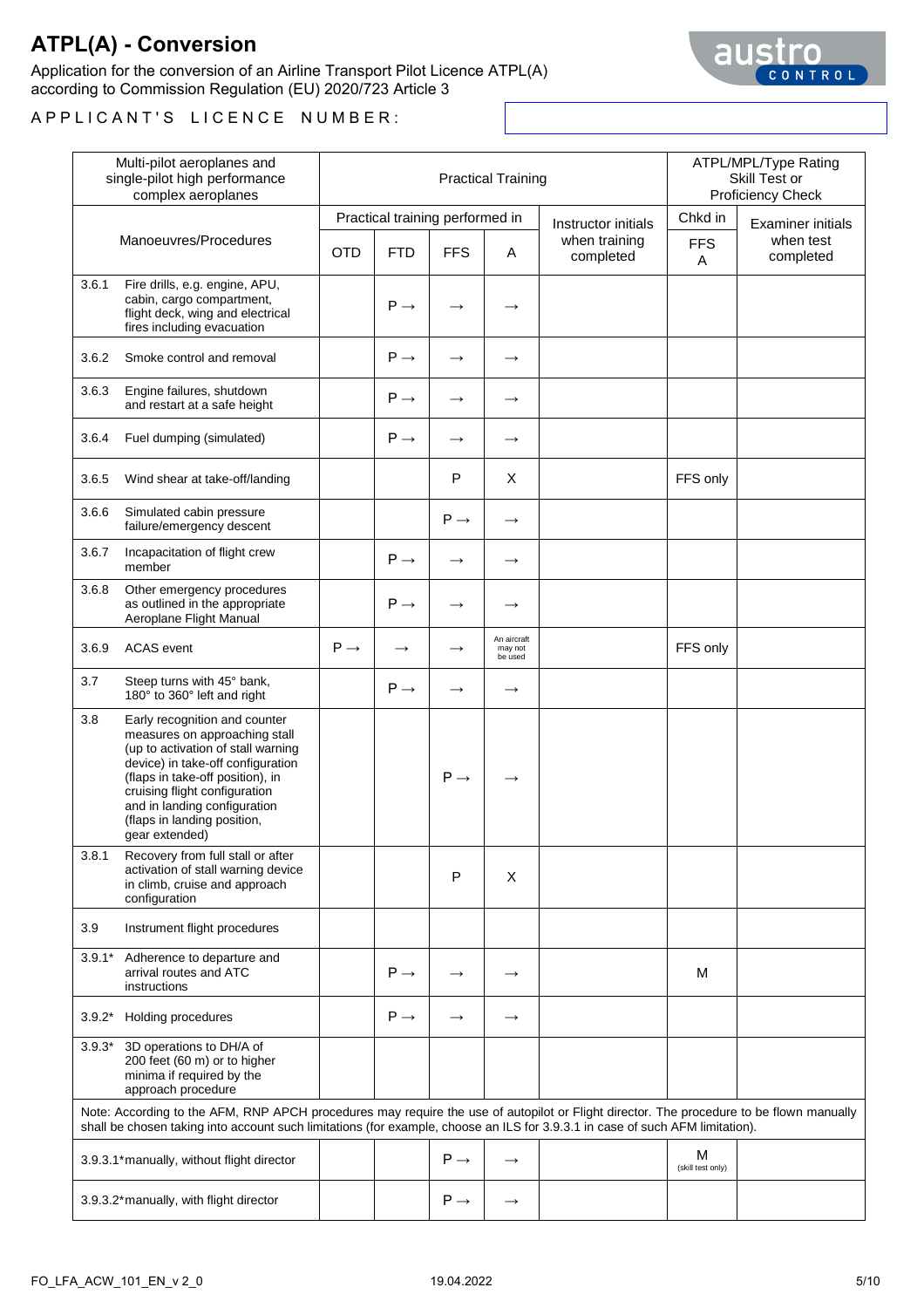Application for the conversion of an Airline Transport Pilot Licence ATPL(A) according to Commission Regulation (EU) 2020/723 Article 3

| Multi-pilot aeroplanes and<br>single-pilot high performance<br>complex aeroplanes                                                                                                                                                                                                                                                                                                                                                                                                                                                                                                                                                                                                                                                                                                                                                                                                                                                                                                                                                                                 |            |            | <b>Practical Training</b>       | ATPL/MPL/Type Rating<br>Skill Test or<br>Proficiency Check |                            |                 |                          |
|-------------------------------------------------------------------------------------------------------------------------------------------------------------------------------------------------------------------------------------------------------------------------------------------------------------------------------------------------------------------------------------------------------------------------------------------------------------------------------------------------------------------------------------------------------------------------------------------------------------------------------------------------------------------------------------------------------------------------------------------------------------------------------------------------------------------------------------------------------------------------------------------------------------------------------------------------------------------------------------------------------------------------------------------------------------------|------------|------------|---------------------------------|------------------------------------------------------------|----------------------------|-----------------|--------------------------|
|                                                                                                                                                                                                                                                                                                                                                                                                                                                                                                                                                                                                                                                                                                                                                                                                                                                                                                                                                                                                                                                                   |            |            | Practical training performed in |                                                            | Instructor initials        | Chkd in         | <b>Examiner initials</b> |
| Manoeuvres/Procedures                                                                                                                                                                                                                                                                                                                                                                                                                                                                                                                                                                                                                                                                                                                                                                                                                                                                                                                                                                                                                                             | <b>OTD</b> | <b>FTD</b> | <b>FFS</b>                      | A                                                          | when training<br>completed | <b>FFS</b><br>Α | when test<br>completed   |
| 3.9.3.3* with autopilot                                                                                                                                                                                                                                                                                                                                                                                                                                                                                                                                                                                                                                                                                                                                                                                                                                                                                                                                                                                                                                           |            |            | $P \rightarrow$                 | $\longrightarrow$                                          |                            |                 |                          |
| 3.9.3.4* manually, with one engine<br>simulated inoperative; engine<br>failure has to be simulated<br>during final approach before<br>passing 1000 feet above<br>aerodrome level until touchdown<br>or through the complete missed<br>approach procedure. In<br>aeroplanes which are not<br>certificated as transport category<br>aeroplanes (JAR/FAR 25) or as<br>commuter category aeroplanes<br>(SFAR 23), the approach with<br>simulated engine failure and the<br>ensuing go- around shall be<br>initiated in conjunction with the<br>non-precision approach as<br>described in 3.9.4. The go-<br>around shall be initiated when<br>reaching the published obstacle<br>clearance height (OCH/A),<br>however not later than reaching a<br>minimum descent height/altitude<br>(MDH/A) of 500 ft above runway<br>threshold elevation. In<br>aeroplanes having the same<br>performance as a transport<br>category aeroplane regarding<br>take-off mass and density<br>altitude, the instructor may<br>simulate the engine failure<br>in accordance with 3.9.3.4. |            |            | $P \rightarrow$                 |                                                            |                            | M               |                          |
| $3.9.4*$<br>2D operations down to the<br>MDH/A                                                                                                                                                                                                                                                                                                                                                                                                                                                                                                                                                                                                                                                                                                                                                                                                                                                                                                                                                                                                                    |            |            | $P^* \rightarrow$               | $\rightarrow$                                              |                            | M               |                          |
| 3.9.5<br>Circling approach under following<br>conditions:<br>a)* approach to the authorised<br>minimum circling approach<br>altitude at the aerodrome in<br>question in accordance with<br>the local instrument approach<br>facilities in simulated<br>instrument flight conditions;<br>followed by:<br>b) circling approach to<br>another runway at least<br>90° off centreline from final<br>approach used in item (a),<br>at the authorised minimum<br>circling approach altitude.<br>Remark: if (a) and (b) are not<br>possible due to ATC reasons,<br>a simulated low visibility pattern<br>may be performed.                                                                                                                                                                                                                                                                                                                                                                                                                                                |            |            | $P^* \rightarrow$               |                                                            |                            |                 |                          |

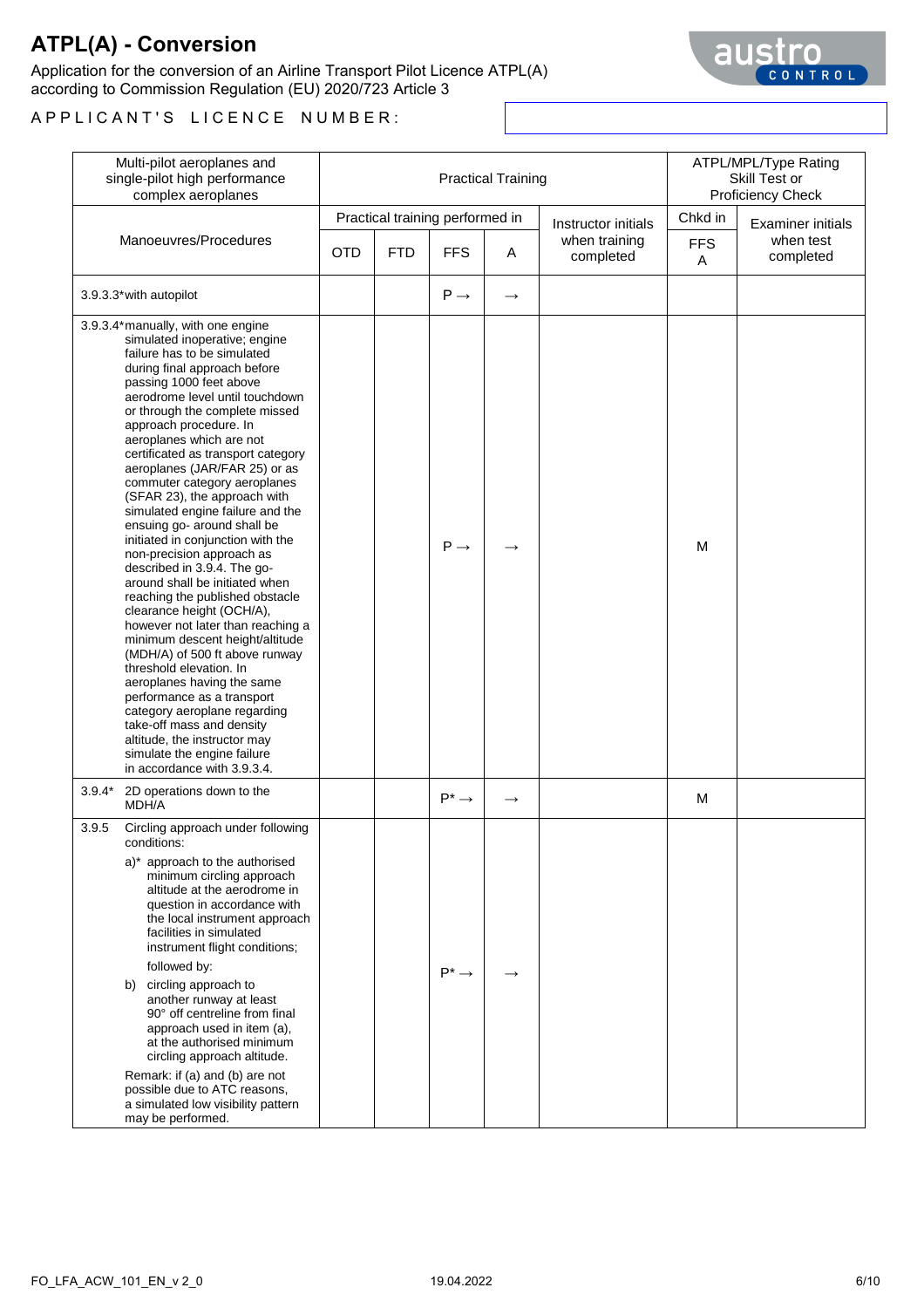Application for the conversion of an Airline Transport Pilot Licence ATPL(A) according to Commission Regulation (EU) 2020/723 Article 3



|        | Multi-pilot aeroplanes and<br>single-pilot high performance<br>complex aeroplanes                                                                                                                                                                                                                                                                                              |            |            |                                 | <b>Practical Training</b>                                                        |                            |                                    | ATPL/MPL/Type Rating<br>Skill Test or<br>Proficiency Check |  |
|--------|--------------------------------------------------------------------------------------------------------------------------------------------------------------------------------------------------------------------------------------------------------------------------------------------------------------------------------------------------------------------------------|------------|------------|---------------------------------|----------------------------------------------------------------------------------|----------------------------|------------------------------------|------------------------------------------------------------|--|
|        |                                                                                                                                                                                                                                                                                                                                                                                |            |            | Practical training performed in |                                                                                  | Instructor initials        | Chkd in                            | <b>Examiner initials</b>                                   |  |
|        | Manoeuvres/Procedures                                                                                                                                                                                                                                                                                                                                                          | <b>OTD</b> | <b>FTD</b> | <b>FFS</b>                      | A                                                                                | when training<br>completed | <b>FFS</b><br>A                    | when test<br>completed                                     |  |
|        | <b>SECTION 4 - MISSED APPROACH PROCEDURES</b>                                                                                                                                                                                                                                                                                                                                  |            |            |                                 |                                                                                  |                            |                                    |                                                            |  |
| 4.1    | Go-around with all engines<br>operating* during a 3D operation<br>on reaching decision height                                                                                                                                                                                                                                                                                  |            |            | $P^* \rightarrow$               | $\rightarrow$                                                                    |                            |                                    |                                                            |  |
| 4.2    | Other missed approach<br>procedures                                                                                                                                                                                                                                                                                                                                            |            |            | $P^* \rightarrow$               | $\rightarrow$                                                                    |                            |                                    |                                                            |  |
| $4.3*$ | Manual go-around with the<br>critical engine simulated<br>inoperative after an instrument<br>approach on reaching DH, MDH<br>or MAPt                                                                                                                                                                                                                                           |            |            | $P^* \rightarrow$               |                                                                                  |                            | M                                  |                                                            |  |
| 4.4    | Rejected landing at 15 m (50 ft)<br>above runway threshold and<br>go-around                                                                                                                                                                                                                                                                                                    |            |            | $P \rightarrow$                 | $\rightarrow$                                                                    |                            |                                    |                                                            |  |
|        | <b>SECTION 5 - LANDINGS</b>                                                                                                                                                                                                                                                                                                                                                    |            |            |                                 |                                                                                  |                            |                                    |                                                            |  |
| 5.1    | Normal landings* with visual<br>reference established when<br>reaching DA/H following an<br>instrument approach operation                                                                                                                                                                                                                                                      |            |            | P                               |                                                                                  |                            |                                    |                                                            |  |
| 5.2    | Landing with simulated jammed<br>horizontal stabiliser in any<br>out-of-trim position                                                                                                                                                                                                                                                                                          |            |            | $P \rightarrow$                 | An<br>aircraft<br>may not<br>be used<br>for this<br>exercise                     |                            |                                    |                                                            |  |
| 5.3    | <b>Crosswind landings</b><br>(a/c, if practicable)                                                                                                                                                                                                                                                                                                                             |            |            | $P \rightarrow$                 | $\longrightarrow$                                                                |                            |                                    |                                                            |  |
| 5.4    | Traffic pattern and landing<br>without extended or with partly<br>extended flaps and slats                                                                                                                                                                                                                                                                                     |            |            | $P \rightarrow$                 | $\rightarrow$                                                                    |                            |                                    |                                                            |  |
| 5.5    | Landing with critical engine<br>simulated inoperative                                                                                                                                                                                                                                                                                                                          |            |            | $P \rightarrow$                 | $\rightarrow$                                                                    |                            | м                                  |                                                            |  |
| 5.6    | Landing with two engines<br>inoperative:<br>- aeroplanes with 3 engines:<br>the centre engine and<br>1 outboard engine as far<br>as practicable according<br>to data of the AFM,<br>aeroplanes with 4 engines:<br>2 engines at one side                                                                                                                                        |            |            | P                               | X                                                                                |                            | M<br>FFS only<br>(skill test only) |                                                            |  |
|        | General remarks:<br>Special requirements for extension of a type rating for instrument approaches down to a decision height of less than<br>200 feet (60 m), i.e. CAT II/III operations.                                                                                                                                                                                       |            |            |                                 |                                                                                  |                            |                                    |                                                            |  |
|        | SECTION 6 - ADDITIONAL AUTHORISATION ON A TYPE RATING FOR INSTRUMENT APPROACHES DOWN TO A<br>DECISION HEIGHT OF LESS THAN 60 m (200 ft) - (CAT II/III)                                                                                                                                                                                                                         |            |            |                                 |                                                                                  |                            |                                    |                                                            |  |
|        | The following manoeuvres and procedures are the minimum training requirements to permit instrument approaches down to a<br>DH of less than 60 m (200 ft). During the following instrument approaches and missed approach procedures all aeroplane<br>equipment required for type certification of instrument approaches down to a DH of less than 60 m (200 ft) shall be used. |            |            |                                 |                                                                                  |                            |                                    |                                                            |  |
| $6.1*$ | Rejected take-off at minimum<br>authorised RVR                                                                                                                                                                                                                                                                                                                                 |            |            | $P^* \rightarrow$               | $\rightarrow$ X<br>An<br>aeroplane<br>may not<br>be used<br>for this<br>exercise |                            | M*                                 |                                                            |  |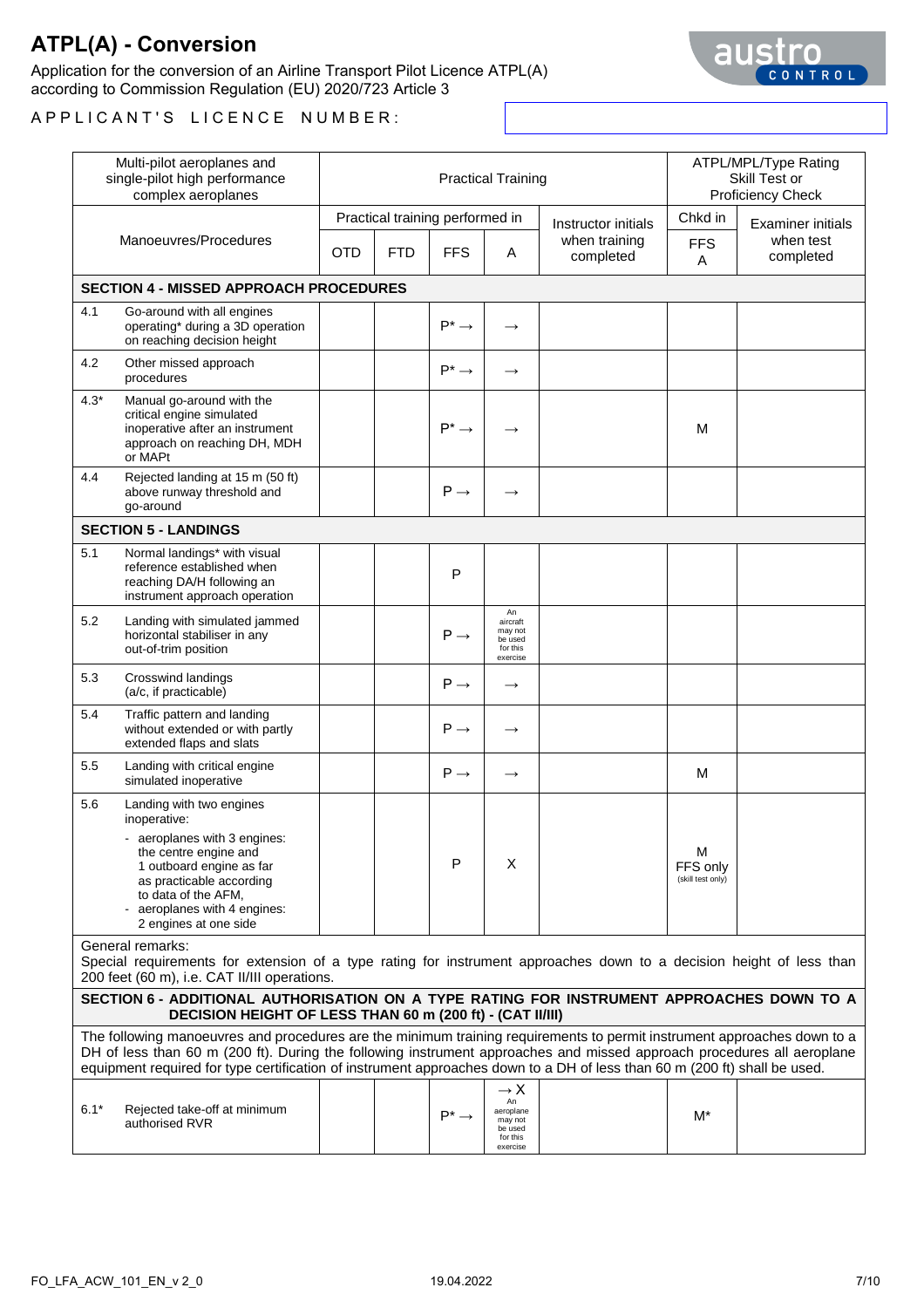Application for the conversion of an Airline Transport Pilot Licence ATPL(A) according to Commission Regulation (EU) 2020/723 Article 3



A P P L I C A N T ' S L I C E N C E N U M B E R :

|        | Multi-pilot aeroplanes and<br>single-pilot high performance<br>complex aeroplanes                                                                                                                                                                                                                                                                                                               |            |            | <b>Practical Training</b>       | ATPL/MPL/Type Rating<br>Skill Test or<br><b>Proficiency Check</b> |                            |                 |                        |
|--------|-------------------------------------------------------------------------------------------------------------------------------------------------------------------------------------------------------------------------------------------------------------------------------------------------------------------------------------------------------------------------------------------------|------------|------------|---------------------------------|-------------------------------------------------------------------|----------------------------|-----------------|------------------------|
|        |                                                                                                                                                                                                                                                                                                                                                                                                 |            |            | Practical training performed in |                                                                   | Instructor initials        | Chkd in         | Examiner initials      |
|        | Manoeuvres/Procedures                                                                                                                                                                                                                                                                                                                                                                           | <b>OTD</b> | <b>FTD</b> | <b>FFS</b>                      | A                                                                 | when training<br>completed | <b>FFS</b><br>A | when test<br>completed |
| $6.2*$ | CAT II/III approaches: in<br>simulated instrument flight<br>conditions down to the applicable<br>DH, using flight guidance system.<br>Standard procedures of crew<br>coordination (task sharing,<br>call out procedures, mutual<br>surveillance, information<br>exchange and support)<br>shall be observed                                                                                      |            |            | $P \rightarrow$                 |                                                                   |                            | M               |                        |
| $6.3*$ | Go-around: after approaches as<br>indicated in 6.2 on reaching DH.<br>The training shall also include a<br>go- around due to (simulated)<br>insufficient RVR, wind shear,<br>aeroplane deviation in excess of<br>approach limits for a successful<br>approach, and ground/airborne<br>equipment failure prior to<br>reaching DH and, go-around<br>with simulated airborne<br>equipment failure. |            |            | $P \rightarrow$                 |                                                                   |                            | $M^*$           |                        |
| $6.4*$ | Landing(s): with visual reference<br>established at DH following an<br>instrument approach. Depending<br>on the specific flight guidance<br>system, an automatic landing<br>shall be performed                                                                                                                                                                                                  |            |            | $P \rightarrow$                 |                                                                   |                            | M               |                        |
|        | Note: CAT II/III operations shall be accomplished in accordance with the applicable air operations requirements.                                                                                                                                                                                                                                                                                |            |            |                                 |                                                                   |                            |                 |                        |

| <b>RESULTS OF THE TEST SECTIONS</b> |  |   |   |  |   |   |  |
|-------------------------------------|--|---|---|--|---|---|--|
| "P"<br>- passed<br>"F" - failed     |  | າ | ≏ |  | 5 | 6 |  |
| <b>REMARKS (if any)</b>             |  |   |   |  |   |   |  |
|                                     |  |   |   |  |   |   |  |
|                                     |  |   |   |  |   |   |  |
|                                     |  |   |   |  |   |   |  |
|                                     |  |   |   |  |   |   |  |

| PASSED                | PARTIALLY PASSED       | FAILED |  |  |
|-----------------------|------------------------|--------|--|--|
| Signature of Examiner | Signature of Applicant |        |  |  |
|                       |                        |        |  |  |
|                       |                        |        |  |  |

**9 Result of the skill test**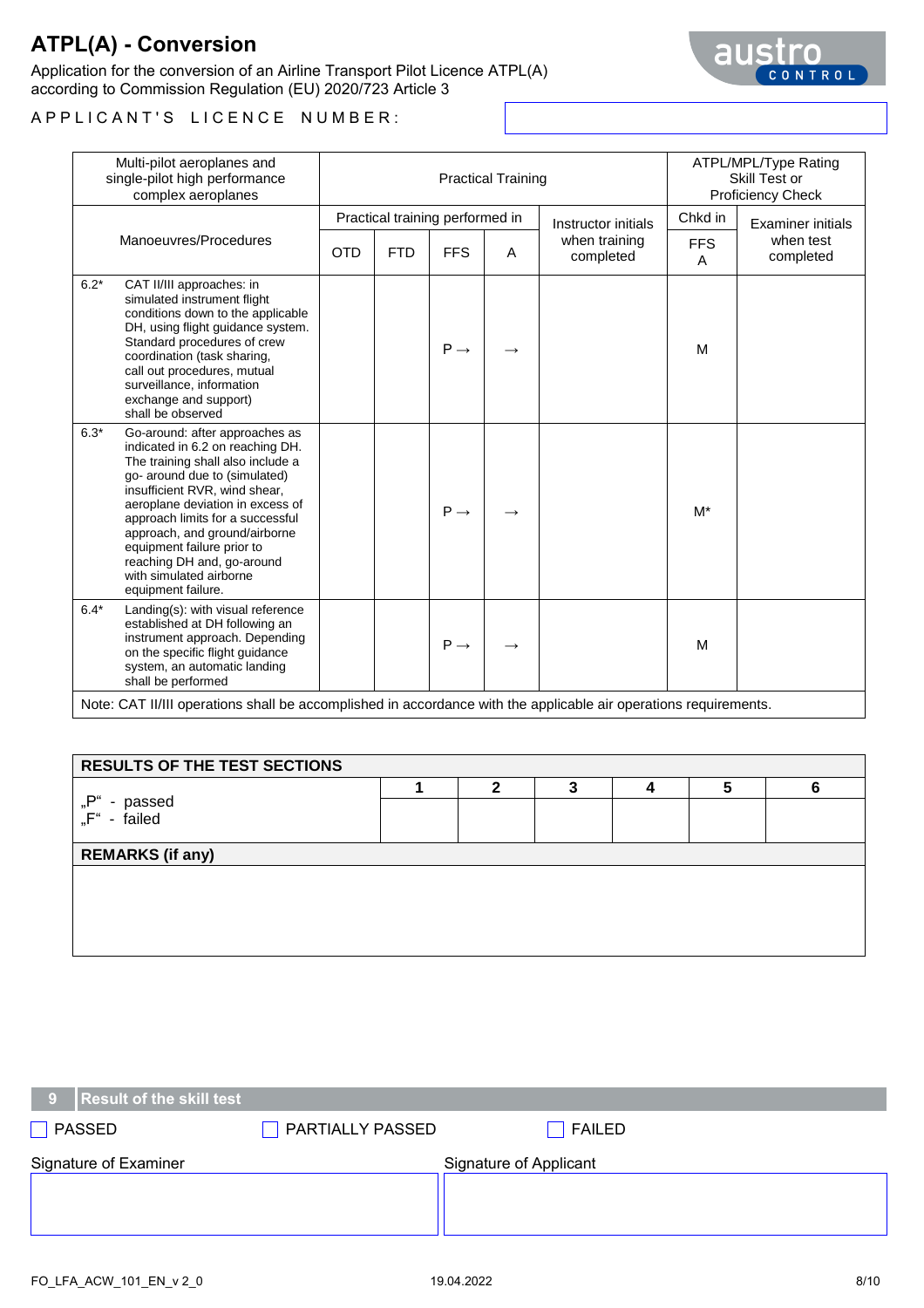Application for the conversion of an Airline Transport Pilot Licence ATPL(A) according to Commission Regulation (EU) 2020/723 Article 3



**10 Guidelines for the conduct of the skill test**

#### PASS MARKS

In the case of multi-pilot and single-pilot high performance complex aeroplanes, the applicant shall pass all sections of the skill test or proficiency check. Failure of more than five items will require the applicant to take the entire test or check again. Any applicant failing five or less items shall take the failed items again. Failure in any item on the re-test or re-check including those items that have been passed at a previous attempt will require the applicant to take the entire check or test again. Section 6 is not part of the ATPL or MPL skill test. If the applicant only fails or does not take section 6, the type rating will be issued without CAT II or CAT III privileges. To extend the type rating privileges to CAT II or CAT III, the applicant shall pass the section 6 on the appropriate type of aircraft.

#### FLIGHT TEST TOLERANCE

The applicant shall demonstrate the ability to:

- a) operate the aeroplane within its limitations;
- b) complete all manoeuvres with smoothness and accuracy;
- c) exercise good judgement and airmanship;
- d) apply aeronautical knowledge;
- e) maintain control of the aeroplane at all times in such a manner that the successful outcome of a procedure or manoeuvre is always assured;
- f) understand and apply crew coordination and incapacitation procedures, if applicable and
- g) communicate effectively with the other crew members, if applicable.

The following limits shall apply, corrected to make allowance for turbulent conditions and the handling qualities and performance of the aeroplane used:

| Height                                     |                           | <b>Tracking</b>                                                                    |                                                                                                                                                                                                                              |
|--------------------------------------------|---------------------------|------------------------------------------------------------------------------------|------------------------------------------------------------------------------------------------------------------------------------------------------------------------------------------------------------------------------|
| generally                                  | $±$ 100 feet              | on radio aids                                                                      | $\pm 5^{\circ}$                                                                                                                                                                                                              |
| starting a go-around at<br>decision height | $+50$ feet $/ -0$ feet    | For "angular" deviations                                                           | Half scale deflection, azimuth<br>and glide path (e.g. LPV, ILS,<br>MLS, GLS)                                                                                                                                                |
| minimum descent height/alt.                | $+50$ feet / - 0 feet     | 2D (LNAV) and<br>3D (LNAV/VNAV)<br>"linear" lateral deviations                     | Cross-track error/deviation shall<br>normally be limited to $\pm$ 1/2 the<br>RNP value associated with the<br>procedure. Brief deviations from<br>this standard up to a maximum<br>of 1 time the RNP value are<br>allowable. |
|                                            |                           | 3D linear vertical deviations<br>(e.g. RNP APCH<br>(LNAV/VNAV) using<br>Baro-VNAV) | Not more than - 75 feet below the<br>vertical profile at any time, and<br>not more than $+ 75$ feet above<br>the vertical profile at or below<br>1000 feet above aerodrome level.                                            |
| <b>Speed</b>                               |                           | <b>Heading</b>                                                                     |                                                                                                                                                                                                                              |
| all engines operating                      | $± 5$ knots               | all engines operating                                                              | $± 5^\circ$                                                                                                                                                                                                                  |
| with simulated<br>engine failure           | $+10$ knots $/ - 5$ knots | with simulated<br>engine failure                                                   | $± 10^{\circ}$                                                                                                                                                                                                               |